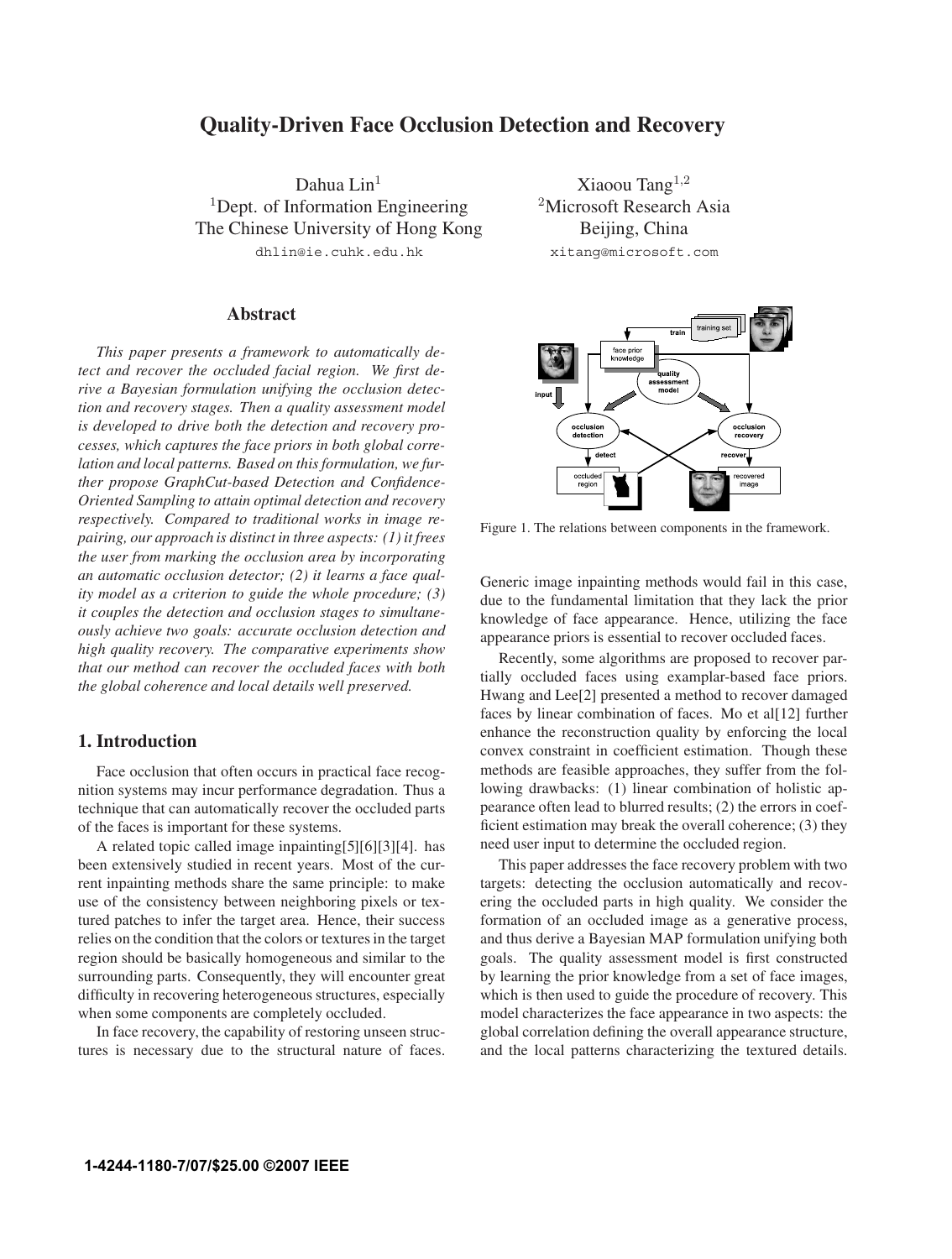

Figure 2. The generative model of occluded images

They are integrated in our probabilistic formulation.

The framework is illustrated in fig.1. When a new image is input, the occlusion detector localizes the occluded region by solving a belief map using convex quadratic programming. Based on the detection results, the recovery stage then exploits both the face priors and the information in the reliable parts to restore the occluded parts using confidenceoriented sampling. Subsequently, the initially recovered image is fed back to the detector to refine the localization of the occlusion by GraphCut. In this progressive procedure, the detection stage works in cooperation with the recovery stage to enhance the quality of the reconstructed image.

In sum, the contributions of our work lie in the following aspects: (1) the probabilistic unification of detection and recovery; (2) a quality assessment model coupling both global correlation and local patterns to drive the recovery process; (3) an automatic occlusion detector; (4) new techniques to efficiently achieve optimal solutions: GraphCut-based detection and Confidence-oriented sampling.

## **2. Unified Probabilistic Formulation**

In our generative model as illustrated in fig.2, an occluded face image  $I$  is a masked combination of a true face image  $S$  and a covering object  $O$ . The occlusion locations are indicated by a binary mask  $B$ , in which a value 1 means that the corresponding pixel is non-occluded. In addition, we use  $m$  to denote the number of pixels in each image,  $j$ to index the pixels in the images, and  $s_i$ ,  $b_i$ ,  $o_i$ , and  $v_i$  to denote the  $j$ -th pixel in  $S$ ,  $B$ ,  $O$ , and  $I$ .

Suppose that the true face image, the covering object, and the occlusion locations are mutually independent, then the joint probability can be written as

$$
p(S, O, B, I) = p(S)p(O)p(B)p(I|S, O, B). \tag{1}
$$

Here,  $p(S)$ ,  $p(O)$ , and  $p(B)$  respectively capture the prior knowledges of faces, covering objects, and the occlusion locations; while  $p(I|S, O, B)$  reflects the relation between these elements in the generative process.  $p(S)$  is given by the quality assessment model introduced in next section. Here, we first analyze the other three factors.

**The prior of the covering object**  $p(O)$  depends on what we know about the occlusion. In a general case, we have little information about the occlusion, and thus simply use an independent uniform distribution as

$$
p(O) = \prod_{j=1}^{M} p(o_j);
$$
 (2)

$$
p(o_j) = \begin{cases} c & o_j \text{ is in a valid range,} \\ 0 & \text{otherwise.} \end{cases}
$$
 (3)

**The prior of the occlusion locations**  $p(B)$  is determined by the shape of the occlusion. Generally, we can set the prior by considering the probability of occlusion and the connectivity of the occluded parts. Then  $p(B)$  can be given in the following form as an Markov Random Field.

$$
p(B) = \frac{1}{Z_B} \prod_{j=1}^{M} \eta^{(1-b_j)} \prod_{l \in \mathcal{N}_a(j)} a(j,l)^{|b_j - b_l|}, \quad (4)
$$

$$
a(j,l) = \exp\left(-\frac{1}{\sigma_a^2}((x_j - x_l)^2 + (y_j - y_l)^2)\right)
$$
 (5)

Here,  $\eta$  is an estimation on the tendency to occlusion,  $\mathcal{N}_a(i)$ is pixel j's neighborhood, and  $a(j, l)$  is the spatial affinity between two pixels. The factor  $\eta^{(1-b_i)}$  reflects the occlusion potential,  $a(j, l)^{|b_j - b_l|}$  reflects the spatial continuity of the occluded parts. We can rewrite the Eq.(4) into the energy form as  $p(B) = \exp(-E_B(B) - \log Z_B)$ :

$$
E_B(B) = \sum_{j=1}^{M} (1 - b_j) \log \frac{1}{\eta} + \frac{1}{\sigma_a^2} \sum_{j=1}^{M} \sum_{l \in \mathcal{N}(j)} |b_j - b_l| d^2(j, l).
$$
\n(6)

The conditional pdf of the observation  $p(I|S, O, B)$ describes the relationship between the variables. Assume that the generation of each pixel can be formulated as the following function:

$$
v_j = \begin{cases} s_j + \varepsilon_j & (b_j = 1), \\ o_j + \varepsilon_j & (b_j = 0), \end{cases}
$$
 (7)

and the noise term  $\varepsilon_j$  independently satisfy normal distributions:  $\varepsilon_j \sim N(0, \sigma_v^2)$ . Then we have

$$
p(I|S, O, B) = \prod_{j=1}^{m} p(v_j|s_j, o_j, b_j) =
$$
  

$$
\frac{1}{Z_I} \prod_{j=1}^{m} \exp\left(\frac{b_j(v_j - s_j)^2}{\sigma_v^2}\right) \exp\left(\frac{(1 - b_j)(v_j - o_j)^2}{\sigma_v^2}\right).
$$
(8)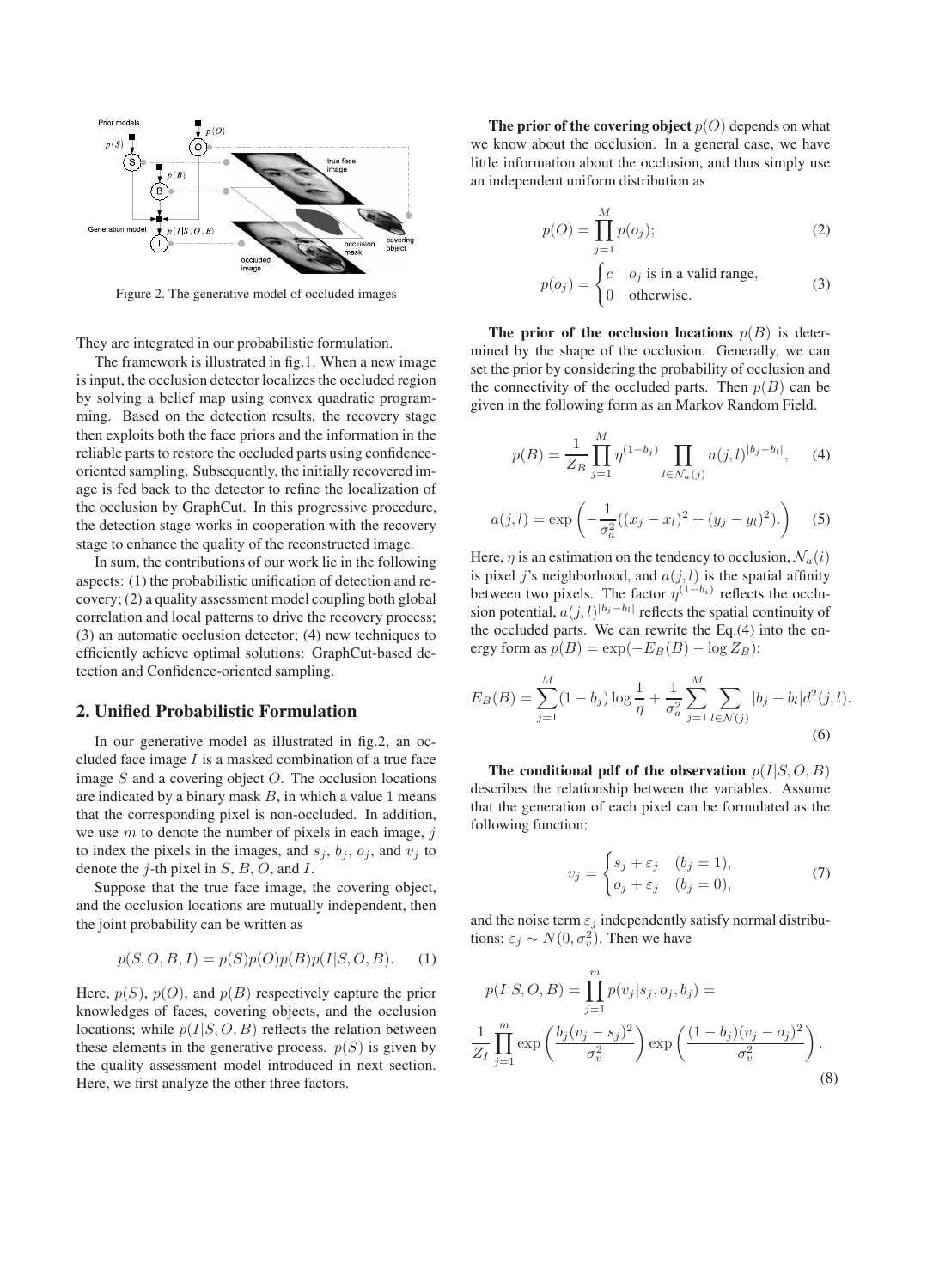Furthermore, if  $p(O)$  satisfies Eq.(2), we have

$$
p(I|S, B) = \prod_{j=1}^{m} p(v_j|s_j, b_j),
$$
\n(9)

$$
p(v_j|s_j, b_j) = (p(v_j|s_j, 1))^{b_j} \left(\int_o p(v_j|o, 0) \, do\right)^{1 - b_j}.
$$
 (10)

Accordingly, the pdf can be written into an energy form  $p(I|S, B) = \exp(-E(I|S, B) - \log Z_I)$ :

$$
E(I|S, B) = \sum_{j=1}^{m} b_j E_v(v_j|s_j, 1) + (1 - b_j) E_v(v_j|0), \quad (11)
$$

$$
E_v(v_j|s_j, 1) = \frac{1}{\sigma_v^2}(v_j - s_j)^2,
$$
\n(12)

When  $p(o_j)$  is given by Eq.(3),  $E_v(v_j|0) = E_c$ .

**Bayesian MAP Formulation** Since the occlusion detection and recovery are respectively to infer the true image S, and the occlusion locations  $B$ , they can be formulated as a Bayesian MAP problem to maximize  $p(S, B|I)$  as follows:

$$
p(S, B|I) \propto p(S)p(B)p(I|S, B). \tag{13}
$$

We adopt the alternate optimization strategy here, and solve the problem by iterating the following two updating steps:

$$
S^{(t+1)} = \underset{S}{\text{argmax}} p(S)p(I|S, B^{(t)}); \tag{14}
$$

$$
B^{(t+1)} = \underset{B}{\text{argmax}} p(B)p(I|S^{(t+1)},B). \tag{15}
$$

Eq.(14) and Eq.(15) respectively correspond to the detection and recovery stages. They are coupled in the Bayesian formulation.

### **3. Quality Assessment Model**

The perceptual quality of a face has two aspects: global correlation and local patterns.

# **3.1. Global Correlation**

In the paper, we describe the global correlation by a Gaussian subspace model. The model considers the image S as an m-dimensional vector of pixel values  $s =$  $\{s_1, s_2, \ldots, s_m\}$ . Since there exist strong correlation between the pixels, we can assume that its major components reside on a subspace of much lower dimension r:

$$
s = \mu + Wx + \varepsilon. \tag{16}
$$

Here,  $\mu$  is an  $m \times 1$  mean vector, **W** is an  $m \times r$  matrix, the intrinsic factor **x** and the noise term  $\varepsilon$  are  $r \times 1$  and  $m \times 1$ vectors, independently satisfying Gaussian distributions:

$$
\mathbf{x} \sim N(\mathbf{0}_{r \times 1}, \mathbf{I}_{r \times r}); \quad \varepsilon \sim N(\mathbf{0}_{m \times 1}, \sigma_g^2 \mathbf{I}_{m \times m}). \quad (17)
$$

Thus, **s** also satisfies a Gaussian distribution

$$
\mathbf{s} \sim N(\boldsymbol{\mu}, \boldsymbol{\Sigma}) : \ \boldsymbol{\Sigma} = \mathbf{W} \mathbf{W}^T + \sigma_g^2 \mathbf{I}_m. \tag{18}
$$

It is essentially the probabilistic PCA model[7]. According to PPCA, with the optimal solution of **W** and  $\sigma_g^2$ , we have

$$
\Sigma = \mathbf{U}_r \begin{pmatrix} \mathbf{D}_r & \mathbf{0} \\ \mathbf{0} & \sigma_g^2 \mathbf{I}_{m-r} \end{pmatrix} \mathbf{U}_r^T. \tag{19}
$$

Here, **D** is an  $r \times r$  diagonal matrix containing the r largest eigenvalues of covariance matrix  $C, U_r$  is an  $m \times r$  matrix composed of the corresponding eigenvectors,  $\sigma_g$  is the mean of the remaining eigenvalues. With the Gaussian model, the prior on global correlation can be written in an energy term:  $p_g(S) = p_g(\mathbf{s}) = \exp(-E_g(S) - \frac{1}{2}\log(2\pi|\mathbf{\Sigma}|)),$  with

$$
E_g(S) = (\mathbf{s} - \boldsymbol{\mu})^T \mathbf{G} (\mathbf{s} - \boldsymbol{\mu}).
$$
 (20)

Here,  $\mathbf{G} = \frac{1}{2} \mathbf{\Sigma}^{-1}$  encodes the connections between pixels.

### **3.2. Local Patterns**

We analyze the local patterns based on patches of radius  $r_p$ . The patch centered at pixel j is notated by  $P(j)$  as

$$
\mathcal{P}(j) = \{q \mid (x_q - x_j)^2 + (y_q - y_j)^2 \le r_p^2\}.
$$
 (21)

In addition, we use  $\mathcal{R}(j)$  to denote the set of non-centered values in  $P(j)$ :  $\mathcal{R}(q) = \{s_q | q \in \mathcal{P}(j), q \neq j\}.$ 

In this paper, we characterize a local pattern using the dependency of the center pixel on its surrounding pixels in a patch, which is modeled by belief-based multiple hypothesis integration. For the  $j$ -th pixel in  $S$ , a set of referenced patches are collected from all training samples in the corresponding position and neighboring positions. The center pixel values of these patches are denoted by  $s'_1, \ldots, s'_K$ , and<br>the set of non-centered pixel values by  $\mathcal{R}'$ .  $\mathcal{R}'$ . Each the set of non-centered pixel values by  $\mathcal{R}'_1, \dots, \mathcal{R}'_K$ . Each referenced patch gives an evaluation, which are then comreferenced patch gives an evaluation, which are then combined together with a belief value

$$
\phi_j(\mathcal{P}(j)) = \sum_{k=1}^K bel(\mathcal{R}'_k|\mathcal{R}) \exp\left(-\frac{(s_j - s'_j)^2}{\sigma_l^2}\right). \quad (22)
$$

The belief values are determined based on the similarity of non-centered values in the patch,

$$
bel(\mathcal{R}'_k|\mathcal{R}) = \frac{\exp(-d^2(\mathcal{R}, \mathcal{R}'_k)/\sigma_l^2)}{\sum_{k=1}^K \exp(-d^2(\mathcal{R}, \mathcal{R}'_k)/\sigma_l^2)};
$$
 (23)

$$
d^{2}(\mathcal{R}, \mathcal{R}'_{k}) = \sum_{q \in \mathcal{P}(j) - \{j\}} (s_{q} - s'_{q})^{2}.
$$
 (24)

Then the joint probability of all patches in the image is

$$
p_l(S) = \frac{1}{Z_l} \prod_{j=1}^{m} \phi_j(\mathcal{P}(j)).
$$
 (25)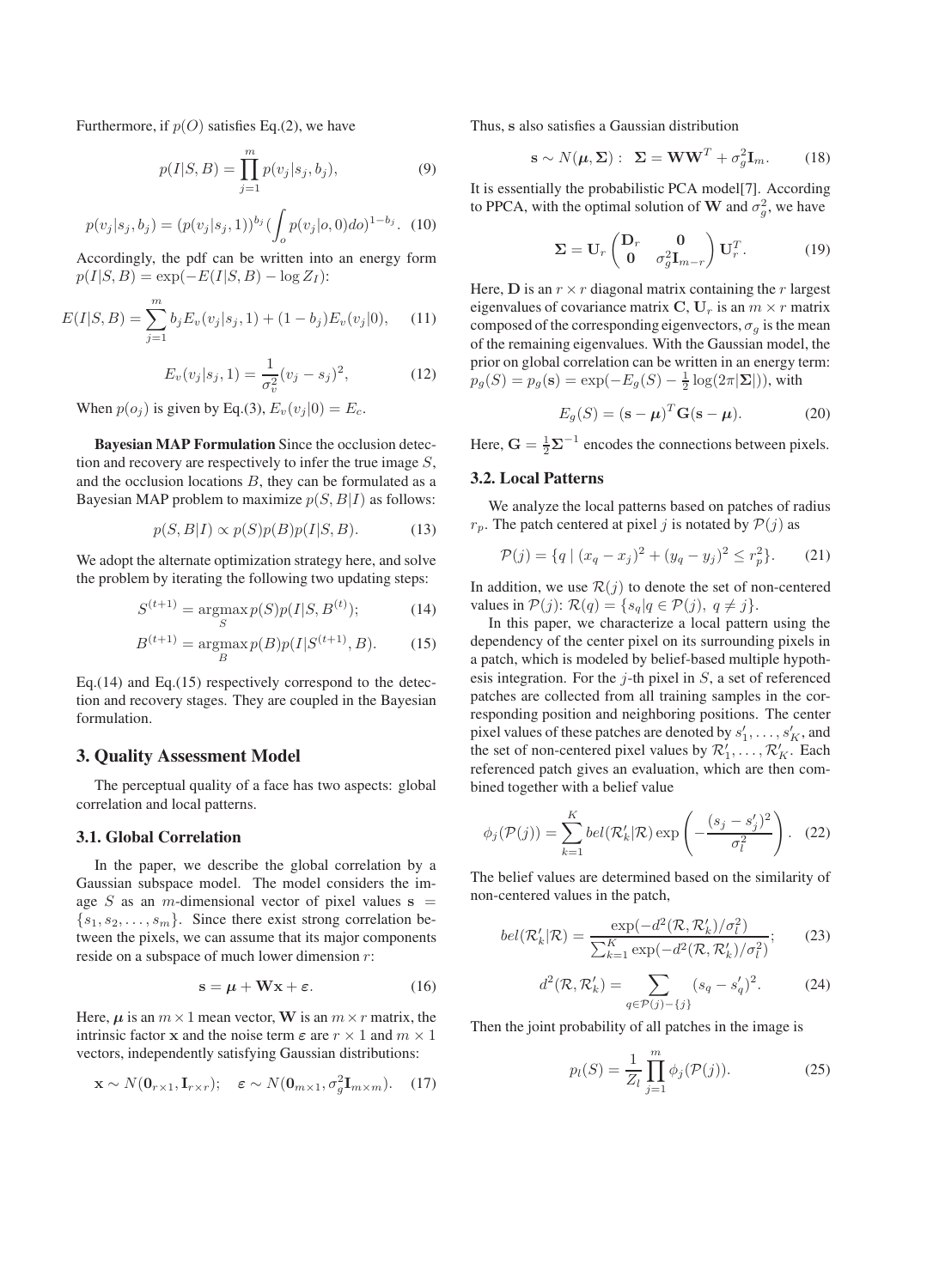- **1.** Initialize the confidence map *CM*: set the confidence of the known pixel to 1, and that of the unknown pixel to 0.
- **2.** Initialize the parent confidence map *PCM* based on initial *CM*. The parent confidence of a pixel *j* is the average confidence of the other pixels in  $P(j)$ .
- **3.** Repeat the following cycles until convergence:
	- **3.a:** Initialize the set of pixels to be updated:  $U =$  $\{j \mid b_j = 0\};$
	- **3.b:** Find the pixel in  $U$  with highest parent confidence, denote its index by *jc*;
	- **3.c:** Select a set of candidate values for pixel  $j_c$ :  $C(j_c)$ .
	- **3.d:** Compute the conditional posteriori of the candidate values, and draw the value *snew* from the candidates according to the posteriori (Gibbs sampling);
	- **3.e:** Compute the new confidence:  $c_{new} = PCM(j_c) \times$ the posteriori of*snew*;
	- **3.f:** If  $c_{new} > CM(j_c)$ , accept the update: set  $s_{j_c}$  to *snew*; set *CM*(*jc*) to *cnew*; and update all affected parent confidences;
	- **3.g:** Remove  $j_c$  from  $\mathcal{U}: \mathcal{U} = \mathcal{U} \{j_c\};$
	- **3.h:** Repeat the steps from 3.b to 3.g until  $\mathcal{U} = \emptyset$ .

It can be written in an energy form as  $p_l(S)$  =  $\exp(-E_l(S) - \log Z_l)$ :

$$
E_l(S) = \sum_{j=1}^{m} E_{l(j)}(\mathcal{P}(j)) = \sum_{j=1}^{m} (-\log \phi_j(\mathcal{P}(j))). \quad (26)
$$

The energy  $E_l$  actually measures the deviation of all local patches from the expected patterns.

## **4. Optimization Algorithms**

#### **4.1. Recovering Occluded Parts**

Occlusion recovery is based on Eq.(14), which has two factors:  $p(S)$  and  $p(I|S, B^{(t)})$ . Since the occlusion recovery only concerns the values of  $s_j$  with  $b_j = 0$ , which do not affect the latter factor  $p(I|S, B^{(t)})$ , the objective can therefore be simplified to maximize  $p(S)$  by pursuing the optimal values of  $s_i$  in the occluded parts.

We develop the *Confidence-oriented sampling* method for recovery. Given the occluded region B, it restores the occluded pixel values by Gibbs sampling, and simultaneously maintains a confidence map to direct the process. The procedure of the algorithm is specified in table.1. Its strategy can be briefly explained in two points:

*(1) It updates the pixels in an order from high confidence to low confidence, such that information is flowed from high*

#### *confidence regions to low confidence ones.*

*(2) Each pixel is updated by Gibbs sampling: drawing its value from conditional distribution.*

In this procedure, we have to address two issues: (1) how to select the candidate values for each target pixel; (2) how to compute their conditional posteriori. They are both related to the quality assessment model. As discussed above, the quality model comprises two aspects: global correlation and local patterns, respectively measured by the energy  $E_q$ in Eq.(20) and  $E_l$  in Eq.(26). Thus, the sum of the global correlation terms related to  $s_i$  is

$$
E_{g(j)}(s_j) = 2 \sum_{i \neq j} g_{ij} (s_i - \mu_i)(s_j - \mu_j) + g_{jj} (s_j - \mu_j)^2,
$$
\n(27)

here  $g_{ij} = g_{ji} = G(i, j)$  (G is symmetric). While the relevant local pattern term is  $\phi_i(\mathcal{P}(j))$  given in Eq.(22).

With other pixel values fixed, we have

$$
s_{j(gopt)} = \underset{s_j}{\text{argmin}} E_{g(j)}(s_j) = \mu_j - \frac{1}{g_{jj}} \sum_{i \neq j} g_{ij}(s_i - \mu_i).
$$
\n(28)

During the recovery process, the pixels in target region is uncertain, so we use the confidences in the computation as

$$
s_{j(gopt)} = \mu_j - \frac{1}{g_{jj}} \sum_{i \neq j} CM(i) g_{ij}(s_i - \mu_i).
$$
 (29)

Then we can construct the candidate set  $C(j)$  by selecting two types of candidates: (1) the value given by optimizing the global correlation:  $s_{j(opt)}$ ; (2) the pixel values hypothesized by the referenced patches for local patterns:  $s'_1, s'_2, \ldots, s'_K$ . After the candidates are selected, we com-<br>pute the relevant quality energy for each candidate value s pute the relevant quality energy for each candidate value s based on the quality assessment model:

$$
E_{j(rele)}(s) = E_{g(j)}(s) - \log \phi_j(\mathcal{R}(j) \cup \{s\}).
$$
 (30)

Then the probability to set value  $s$  for pixel  $j$  is

$$
p(s|j) = \frac{\exp(-E_{j(rele)}(s))}{\sum_{s \in \mathcal{C}(j)} \exp(-E_{j(rele)}(s))}.
$$
 (31)

#### **4.2. Detecting Occlusion by GraphCut**

Under the Bayesian formulation, with the true image  $S$ given, occlusion detection can be accomplished by optimizing  $B$  as in Eq.(15), which can be considered as an energy minimization problem to minimize  $E_D(B)$  as

$$
E_D(B) = E_B(B) + E(I|S, B).
$$
 (32)

Here,  $E_B(B)$  corresponds to the connectivity of the occluded regions, while  $E(I|S, B)$  measures how the detection results match the generative model. According to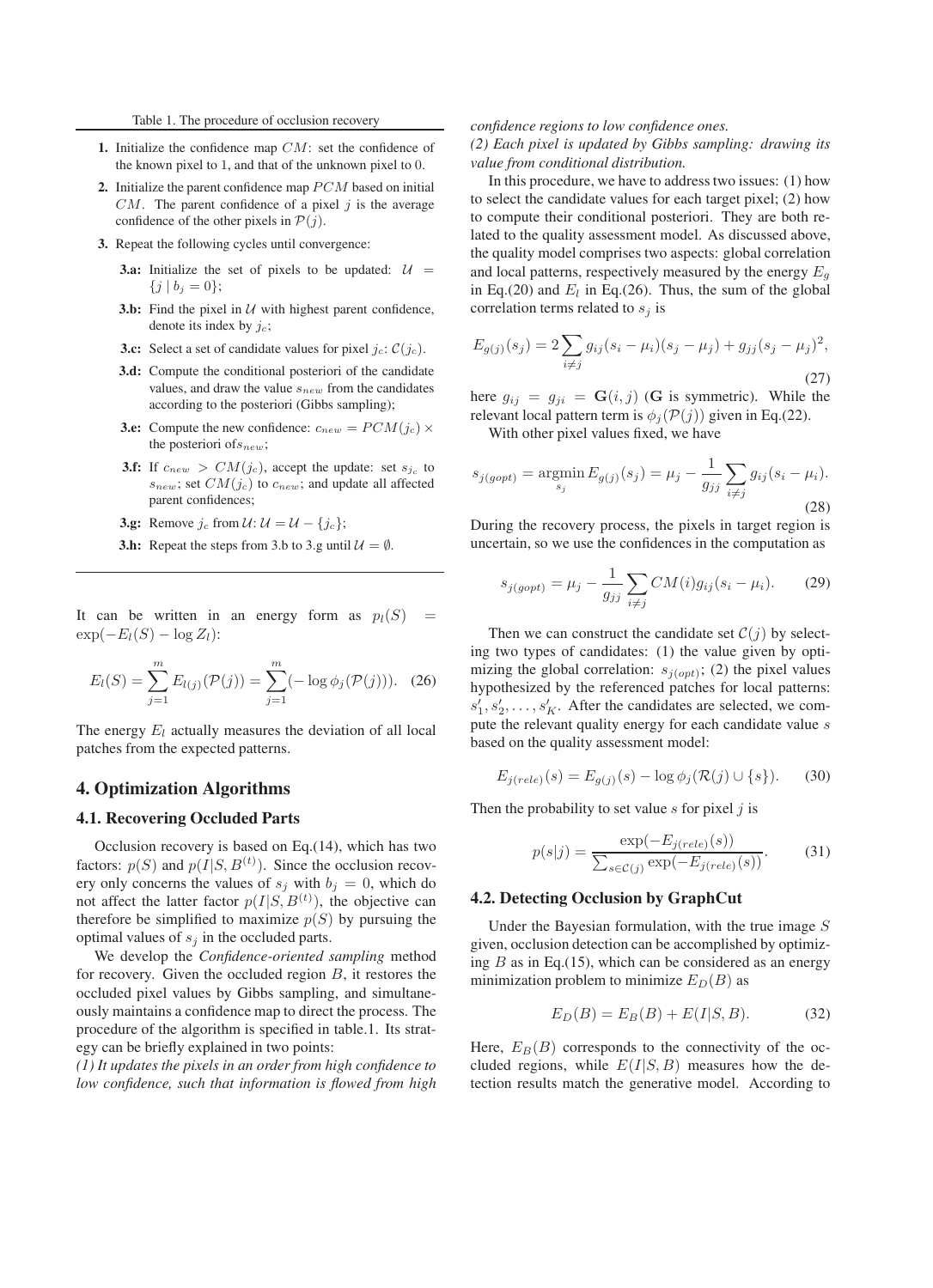Eq. $(6)$  and Eq. $(11)$ , it can be rewritten as

$$
E_D(B) = \sum_{j=1}^{m} E_{D(j)}(b_j) + \sum_{j=1}^{m} \sum_{j'=1}^{m} E_{D(j,j')}(b_j, b_{j'}); \quad (33)
$$

$$
E_{D(j)}(b_j) = \begin{cases} E_v(v_j|s_j, 1) & (b_j = 1) \\ E_v(v_j|0) + \log(\frac{1}{\eta}) & (b_j = 0) \end{cases}, \quad (34)
$$

$$
E_{D(j,j')}(b_j, b_{j'}) = \begin{cases} \frac{1}{\sigma_a^2} d^2(j, j') & (b_j \neq b_{j'})\\ 0 & (b_j = b_{j'}) \end{cases}.
$$
 (35)

We can see that in this formulation, the interaction terms satisfy the sub-modular condition  $E(0,0) + E(1,1)$  <  $E(0, 1) + E(1, 0)$ , thus it can be formulated as a binary GraphCut problem[10]: the connections from each node to the source 0 and sink 1 respectively indicate the cost of assigning a pixel to be occluded or non-occluded; while the connections between different nodes reflect their spatial affinity. Hence, we can readily obtain the globally optimal solution to this problem by GraphCut[11].

### **4.3. Initialize the Detection**

Initially, both the true image  $S$  and the occlusion locations  $B$  are unknown. To activate the alternate updating procedure, we first initialize  $B$ . It is accomplished by coupling the prior of  $B$  and the quality assessment, so that we can attain a balance between the spatial continuity of  $B$  and the image quality in the non-occluded region. The problem can be formulated as an optimization problem as

$$
B^{(0)} = \underset{B}{\text{argmin}} E_B(B) + E_{g(B)}(B) + E_{l(B)}(B). \quad (36)
$$

Here,  $E_{q(B)}$  is the energy of global correlation in the region with  $b_j = 1$ , while  $E_{l(B)}$  is the energy of local patterns in that region. For convenience of derivation, we introduce an *m*-dimensional binary vector  $\mathbf{b} = (b_1, \ldots, b_m)^T$ . Then,

$$
E_B(B) = 2\mathbf{b}^T(\mathbf{D}_A - \mathbf{A})\mathbf{b} + \log \frac{1}{\eta}(\mathbf{1} - \mathbf{b}),\qquad(37)
$$

where **A** is an  $m \times m$  matrix with  $\mathbf{A}(i, j) = a(i, j)$ ,  $\mathbf{D}_A$  is an  $m \times m$  diagonal matrix with  $\mathbf{D}_A(i, i) = \sum_{j=1}^m a(i, j)$ .<br>According to Eq. (20), we have According to Eq.(20), we have

$$
E_{g(B)}(B) = \sum_{i=1}^{m} \sum_{j=1}^{m} b_i b_j g_{ij} (s_i - \mu_i)(s_j - \mu_j) = \mathbf{b}^T \mathbf{M}_g \mathbf{b},
$$
\n(38)

where  $\mathbf{M}_g$  is an  $m \times m$  matrix with  $\mathbf{M}_g(i, j) = g_{ij}(s_i - j)$  $\mu_i$ )( $s_i - \mu_i$ ). In addition, from Eq.(26), we have

$$
E_{l(B)}(B) = \mathbf{h}^T \mathbf{b},\tag{39}
$$

in which **l** is an  $m \times 1$  vector with  $h(j) = E_{l(j)}(\mathcal{P}(j))$  =  $-\log \phi_i(\mathcal{P}(j))$ . Integrating Eq.(37), Eq.(38), and Eq.(39), we arrive at the following expression of the objective

$$
\mathbf{b}^{T}(2(\mathbf{D}_{A}-\mathbf{A})+\mathbf{M}_{g})\mathbf{b}+(\mathbf{h}-\log\frac{1}{\eta})^{T}\mathbf{b}.
$$
 (40)

By relaxing the value of  $b_i$  to be real value in [0, 1], we can solve the global optima of the relaxed problem using convex quadratic programming. After that, the binary value of  $b_i^{(0)}$  $\overline{a}$ can be obtained by thresholding the real values.

# **5. Experiments**

### **5.1. Data Preparation and Experiment Settings**

We conduct the experiments on a mixed dataset from FERET[8] and Purdue AR[1] databases, which consists of 1400 face images, and is divided into two disjoint sets: a training set with 700 face images, and a testing set with the other 700 images. In the preprocessing stage, we first use an alignment algorithm[9] to locate the key points on a face, and thereby normalize the face shape. Then we normalize the pixel values of each image, such that their mean is 0, and the variance is 1. The occluded images are obtained by superposing objects on the face images. To test the algorithms under different circumstances, we use different objects to simulate the occlusion in different cases: black and white circular masks, dogs, flowers, oranges, and text.

For the global correlation model, the mean vector  $\mu$  and the matrix **G** are estimated on the training set. The dimension of the principal subspace of  $r$  is determined such that 98% of the energy is preserved in the space. While for local pattern model, the training images are used as source of referenced patches for evaluating the local energy, and the pixel variance  $\sigma_l$  is set to 0.01. In addition, there are several design parameters in the prior formulation. For the occlusion prior given in Eq.(6), we set  $\eta = 0.3$ , and  $\sigma_a = 2.0$ . For the conditional pdf of observations in Eq.(8), we set  $\sigma_v = \sigma_l = 0.01$ . In the experiments, we find that the selection of the parameter values does not notably affect the final results if they are in a reasonable range.

#### **5.2. Testing the Quality Assessment Model**

We first test the quality assessment model, which is composed of a global correlation model and a local pattern model. In order to investigate how the proportion of occlusion influence the quality measurement, we generate different sets of occluded images by scaling the covering objects to different sizes such that they occlude specific ratios of the target faces. The testing results acquired by averaging the quality energies  $E_q$  and  $E_l$  (divided by the number of pixels) in different cases are shown in fig.3.

From the results, we can see that the quality energy values are acute to occlusion: the average value is below 1.0 when there is no occlusion, while it drastically rises when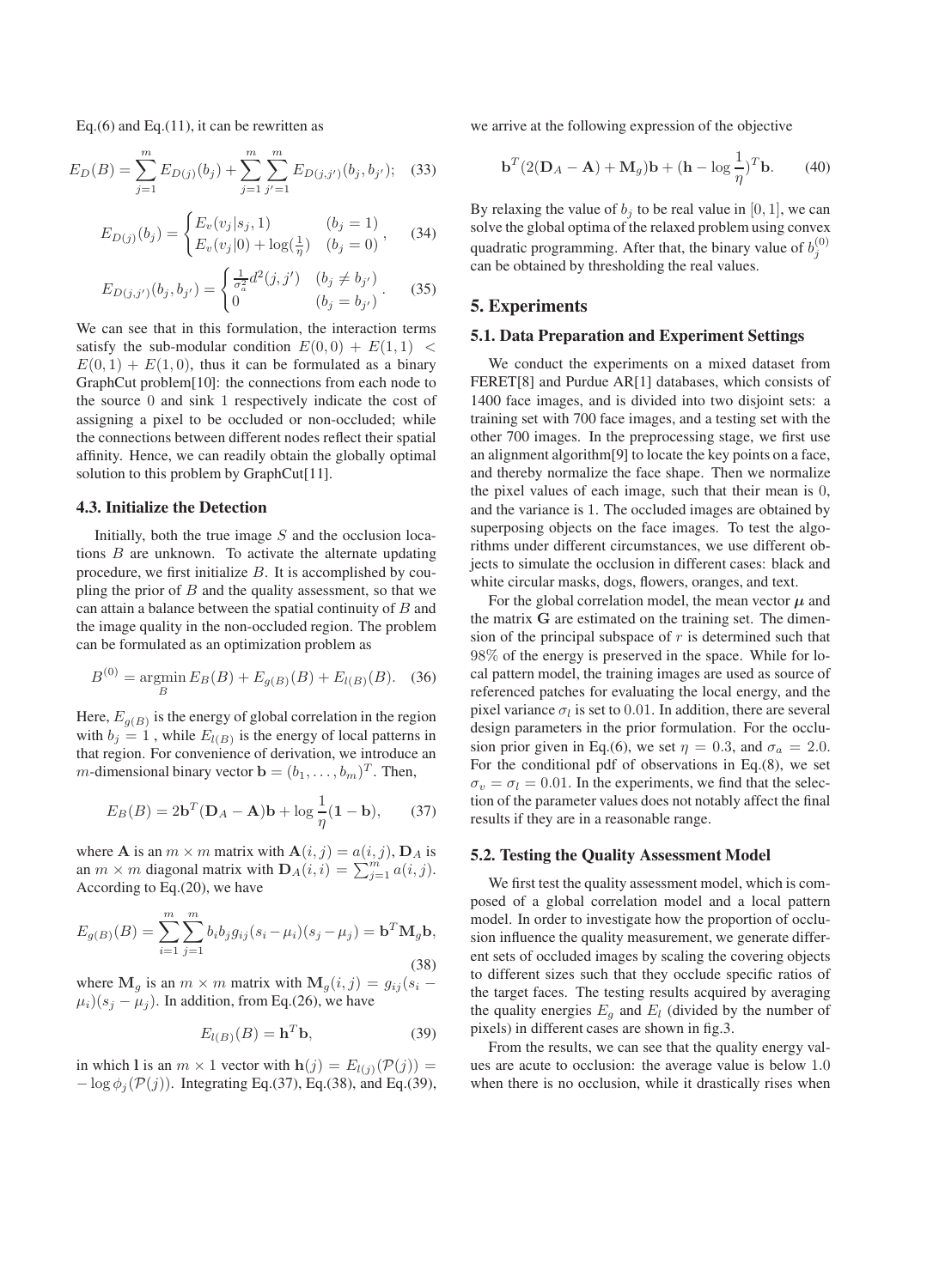

Figure 3. The average quality measure vs. occlusion proportion

only a small part of the face image is occluded. Moreover, it continuously increase when the proportion of occlusion increases. This clearly shows that the our quality assessment model is a good criterion to evaluate the occlusion.

#### **5.3. Testing Occlusion Detection and Recovery**

We compare our method with Hwang's method[2] and Mo et al.'s method [12]. Since their works do not address the occlusion detection problem, we launch their recovery methods based on the initial detection results yielded by our occlusion detection algorithm. Fig.6 illustrates the results.

The first two rows show the recovery from occlusion by circle masks. In both these cases, most of the algorithms can work out satisfactory results, except that Hwang's method lead to some artifacts in the masked region. The 3rd to 6th rows show the recovery from occlusion by real objects. which are more difficult cases. The results produced by our method (column (h)) is remarkably better than those yielded by Hwang's (column (d)) and Mo et al's (column (e)). Their approaches cause over-blurring and notable artifacts in the recovered region and loss some subtle details. While our method preserves both the global coherence and the local details in a high quality.

We also compare the results yielded by the global model (column (f)), the local model (column (g)), and their combination (column(h)). Notice that the results acquired by only using the local pattern model have some artifacts when the eye is partially occluded. It is due to that the local model does not encode the information of global relation, thus it is weak in maintaining global coherence. With the global model incorporated, we can see that the faces recovered by the combined model are near perfect.

In addition to subjective observation, we compare the algorithms by quantitative evaluations. The recovered images

Table 2. The table of recovery evaluation by SNR (dB)

| occlusion   | Hwang's | Mo et al.'s | gcm   | lpm   | $gcm + lpm$ |
|-------------|---------|-------------|-------|-------|-------------|
| blackmask   | 50.95   | 53.76       | 59.38 | 51.14 | 64.15       |
| whitemask   | 53.18   | 55.80       | 63.67 | 54.16 | 69.35       |
| dog(small)  | 40.09   | 45.30       | 48.67 | 40.36 | 53.46       |
| dog(large)  | 36.43   | 40.29       | 43.84 | 36.14 | 48.60       |
| flower      | 40.96   | 43.86       | 55.12 | 41.27 | 55.74       |
| orange      | 42.76   | 48.75       | 49.69 | 42.37 | 54.78       |
| text(small) | 51.87   | 56.58       | 88.16 | 63.33 | 90.92       |
| text(large) | 42.67   | 56.21       | 81.48 | 57.62 | 83.43       |
|             |         |             |       |       |             |

Note: gcm = global correlation model, lpm = local pattern model.

are compared against the ground truth, and the signal-noise ratio (SNR) is computed by

$$
SNR = 10 \log \frac{\sum_{i=1}^{n} \sum_{j=1}^{m} (rp_{ij} - gp_{ij})^2}{\sum_{i=1}^{n} \sum_{j=1}^{m} gp_{j}^2} \text{ (dB)}, \quad (41)
$$

here  $rp_{ij}$  and  $gp_{ij}$  are respectively the recovered value and ground truth value of the  $j$ -th pixel on the  $i$ -th image. The evaluation results are shown in table 2. The table shows that our algorithm achieves SNR 10dB higher than other algorithms. It means that recover error energy is reduced to  $1/10$  compared to others, which is a significant improvement. Moreover, the integration of the global and local models leads to further gain in SNR (about  $2 - 6dB$ ) compared to only using the global model.

# **6. Conclusion**

This paper presented a new algorithm to detect and recover the occluded parts in face images, which is guided by a quality assessment model evaluating both global coherence and local details. It has been sufficiently manifested by the experimental results that our algorithm consistently outperforms others in recovery quality.

### **Acknowledgment**

The work described in this paper was fully supported by grants from the Research Grants Council of the Hong Kong Special Administrative Region.

### **References**

- [1] A. M. Martinez and R. Benavente. The ar face database. CVC Technical Report 24, Purdue Univ., 2000.
- [2] B. Hwang and S. Lee. Reconstruction of partially damaged face images on a morphable face model. *IEEE Trans. PAMI*, 25(3):365–372, 2003.
- [3] I. Drori, D. Cohen-Or, and H. Yeshurun. Fragment-based image completion. In *Proc. of ACM SIGGRAPH'03*, 2003.
- [4] J. Sun, L. Yuan, J. Jia, and H-Y. Shum. 2005. In *Proc. of ACM SIGGRAPH'05*, 2005.
- [5] M. Bertalmio and G. Sapiro. Image inpainting. In *Prof. of ACM SIGGRAPH'00*, 2000.
- [6] M. Bertalmio, L. Vese, G. Sapiro, and S. Osher. Simultaneous structure and texture image inpainting. *IEEE Trans. Imag. Proc.*, 12(8):882–889, 2003.